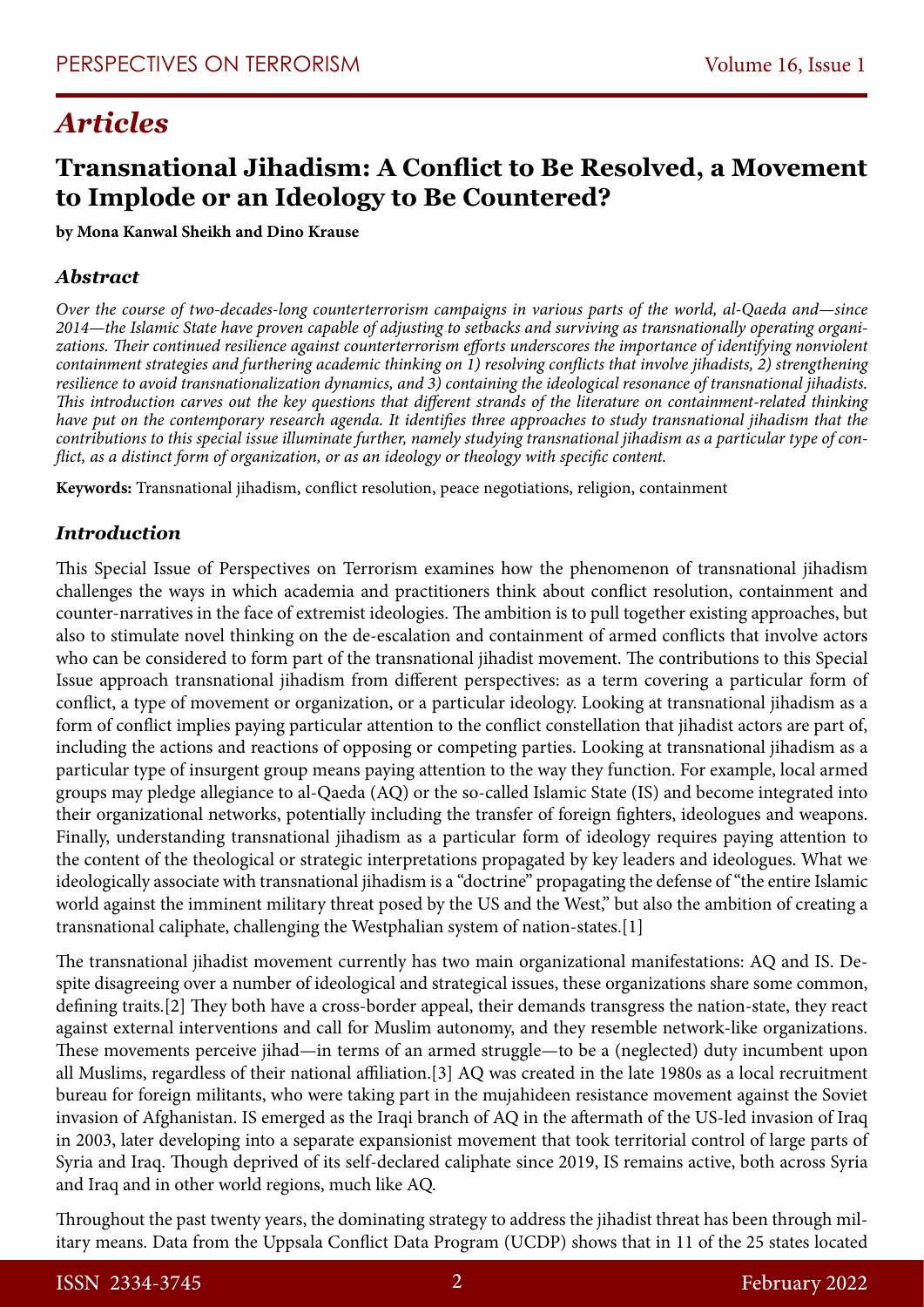in Africa, the Middle East, or Asia, which experienced organized violence with AQ- or IS-affiliated groups throughout 2020, the respective governments received, or had been receiving, external military support in the form of troop provisions throughout the past ten years.[4] In the short run, the military superiority of the intervening powers has often resulted in tactical successes. For example, in 2001, the US-led intervention of Afghanistan resulted in the expulsion of the Taliban from Kabul within a few weeks.[5] In northern Mali, in 2013, the proclaimed Emirate of Azawad was dissolved after a French military intervention upon request from the Malian government. And in Syria and Iraq, by March 2019, the Islamic State had been expelled from all notable towns it once controlled.[6] However, in all three cases, the jihadists recovered from these early setbacks. In Afghanistan, most recently, the Taliban seized power in August 2021. In Mali, after a decrease in levels of violence following upon the French intervention in 2013, the number of fatalities resulting from violence between the state and (primarily jihadist) insurgent groups has increased every year since 2016.[7] Lastly, in Iraq and Syria, IS managed to adapt to the loss of its self-declared caliphate by morphing back from a proto-state governing millions of civilians into an insurgent group operating predominantly through targeted assassinations, roadside bombings, and suicide attacks.[8] During 2020, AQ and IS were engaged in organized violence in no fewer than 28 countries.[9] Overall, the continued resilience shown by both AQ and IS demonstrates that despite some limited successes gained through these military counterterrorism approaches, jihadists have proven capable of adjusting and re-emerging.

It has been argued that rather than containing the phenomenon, the Global War on Terrorism (GWOT) appears to have worsened some of the conditions that had initially given rise to the growth of violent jihadism. As argued by Lia, "[b]y and large, the counterterrorism campaign has been counterproductive."[10] In particular, high levels of civilian casualties caused by counterterrorism operations have allowed "jihadi propagandists to convince their audiences that they are witnessing a war on Islam."[11] In a similar vein, Kalyvas describes how "ill-designed counterinsurgent measures" have benefitted jihadist ideologues in their quest for legitimacy.[12] In some regional contexts, jihadists have also sought to establish bonds with ethnic groups exposed to high levels of state repression. For example, in the Sahel region, some governments have resorted to ethnic self-defense militias in their fight against jihadists. However, these militias have become engaged in ethnically motivated human rights violations and mass killings, thereby further driving recruitment into the jihadists' ranks. [13] On a supra-regional level, military interventions conducted in the context of the GWOT have often led to a dispersal of foreign fighters toward their home countries or toward new battlefields, thus leading to further transnationalization.[14] Against the backdrop of these various challenges associated with military responses to the jihadist threat, in this Special Issue, we aim to contribute to existing research by furthering perspectives that might lead to nonviolent containment strategies in the context of transnational jihadist violence.

#### *Linkages Between Resilience, Resonance, and Resolution*

If transnational jihadism is viewed as a form of conflict, it requires resolution in the sense of addressing the dynamics of the conflict and the grievances or incompatibilities of the involved parties. If it is seen as a form of movement with the capacity to tap into different conflict zones, then strengthening of the societal resilience is pivotal. And finally, the thinking that follows from approaching the phenomenon as a particular form of ideology prompts us to think in terms of understanding why it has resonance.

The transnational jihadist movement as such has proven to exhibit a high degree of resilience in the sense that despite massive counterterrorism efforts, armed conflicts with this type of non-state actor have grown in frequency in recent decades, whereas other types of religiously shaped conflicts have become less common. [15] From a conflict-resolution perspective, recent research shows that conflicts with transnationally oriented jihadist groups are significantly less likely to see the onset of peace negotiations.[16] An additional layer of resilience arises from the fact that even in contexts where consolidated insurgencies are not feasible, AQ and IS have successfully mobilized individuals to carry out terrorist attacks in the form of a "leaderless jihad".[17]

The apparent resilience against military defeat and the seeming intractability of transnational jihadist insurgencies raises the question: what can explain its continued resonance among parts of the civilian populations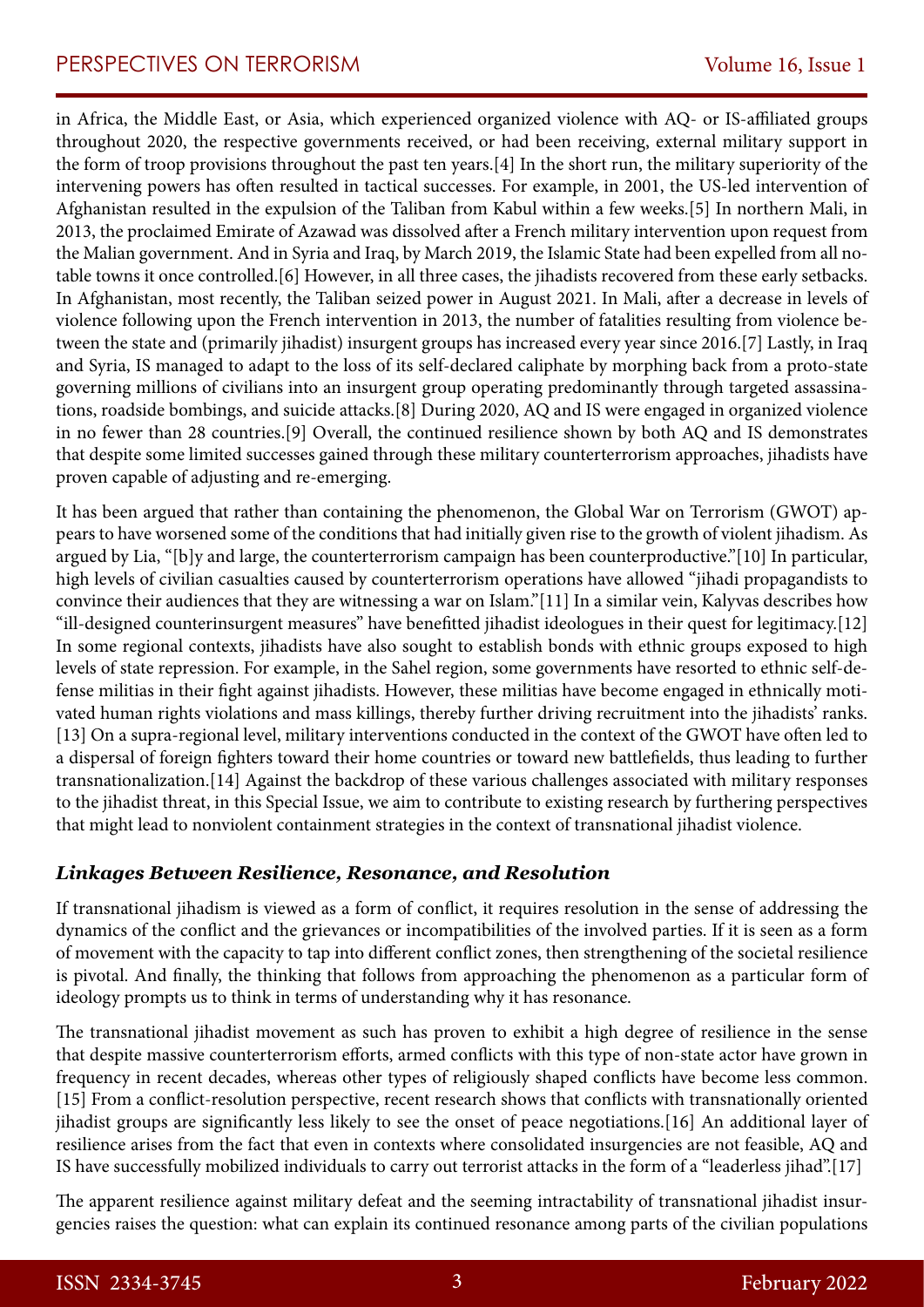in the areas in which it operates? In this context, resonance means the ability of jihadists to mobilize support, primarily through the recruitment of fighters, but also in other ways, such as by attracting covert support from private donors. Existing literature on radicalization, conflict extension or transnationalization have provided valuable insights to explain why jihadist groups are resilient and find resonance.

While this Special Issue focuses on the other side of the equation (de-escalation, containment, resolution), there is an obvious link between the reasons behind the successful expansion of the transnational jihadist movement and those factors contributing to the prevention or limitation of such dynamics.

There has been a tendency among many social scientists studying religious violence to dismiss religion as a central explanatory factor. As recently criticized by Dawson, "most researchers partially acknowledge its causal role, yet they persistently minimize its overall significance by categorizing the religious motivational claims made by religious terrorists as nothing more than propaganda."[18] On the other hand, scholars specializing in transnational jihadism have long carved out how differences in their religious worldviews have shaped the strategic competition between AQ and IS as the two rivaling transnational actors.[19] Yet, in spite of such differences, both organizations frame their transnational insurgencies in religious terms and share the long-term goal of establishing a global caliphate.[20] Their narratives view religion as being under attack by both domestic and foreign actors. At the same time, the religious framing does not imply that religion is always the key factor in determining why civilians support or join a jihadist insurgency. Rather, part of their resonance among local populations may be explained by the transnational jihadists' ability to successfully adjust their tactics in different conflicts to particular local conditions. In some contexts, recruitment might occur through the targeting of socioeconomically disadvantaged parts of the population, whereas in other contexts, followers may hail from well-educated university circles.[21] Both AQ and IS have further tapped into tribal and ethnically shaped conflict dynamics, sometimes seemingly acting as a protecting force, while at other times offering opportunities for personal redemption.[22] Moreover, the existing literature points toward political indignation over incumbent regimes—perceived as unjust or repressive—as another key factor. [23]

The observed association between repression and political exclusion, on the one hand, and jihadist militancy, on the other hand, has given rise to a growing number of studies looking into the potentially containing effects of political inclusion on jihadism. Concretely, these studies have investigated whether including Islamist political actors in democratic multiparty politics may not only lead to the ideological moderation of these actors themselves, but simultaneously undermine public support for jihadism.[24] Regarding this "inclusion-moderation" debate, studies have found mixed evidence, identifying processes toward both moderation and further radicalization.[25] However, several group-, country-, or region-specific case studies have highlighted the potentially containing effect of Islamist political inclusion on jihadism.[26]

Other strands of the literature have stressed the organizational traits of the transnational jihadist movement to explain its resilience.[27] This includes the flexibility with which the regional branches of AQ and IS operate. Since many of these groups had existed as more or less coherent organizations prior to formalizing their alliance with AQ or IS, they have also been able to draw upon existing recruitment networks.[28]

Finally, previous research on transnational rebellion has shown that groups with access to operational bases outside the territory of the incumbent government tend to be more resilient.[29] AQ and IS appear to have taken the concept of transnational rebellion to a different level, as their organizational networks not only span across single state borders, but rather across continents.[30] In contrast to rebel groups that explicitly seek to topple a government, reach territorial autonomy, or secession for their ethnic group, AQ and IS have thus proven substantially more flexible in terms of where they operate.[31]

In line with these findings, recent research also shows that locally contained Islamist armed conflicts, that is, those fought over revolutionary or separatist incompatibilities, are neither more nor less likely to see the onset of negotiation. In contrast to this, transnational Islamist conflicts are significantly less likely to be negotiated. [32] Hence transnationalism in itself appears to render armed conflicts more intractable. In fact, to this date there is no case of a peace agreement signed by officially AQ- or IS-affiliated groups, despite occasional cease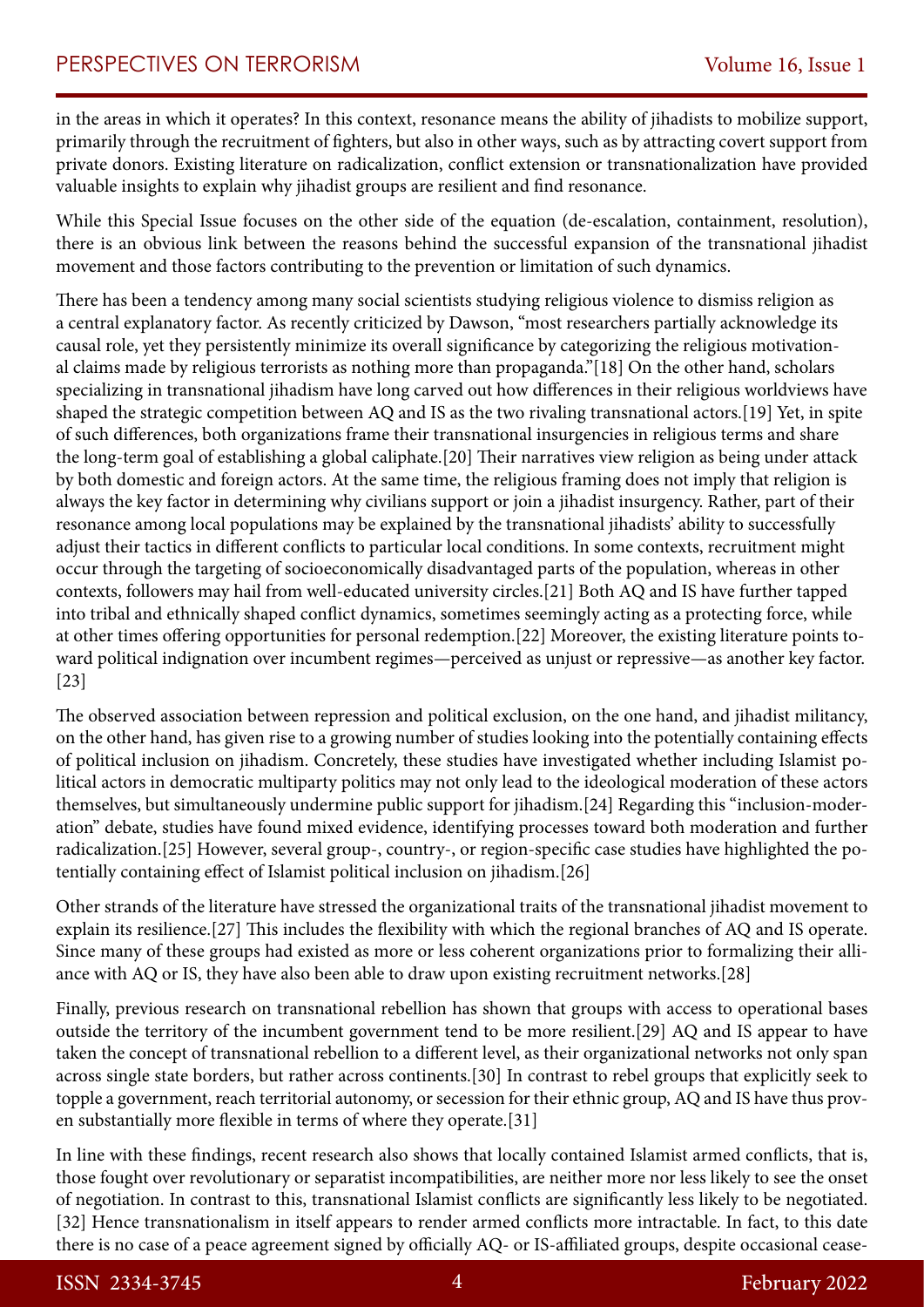fires or negotiated prisoner releases. In contrast, Islamist rebel groups that signed peace agreements typically have had a more nationally oriented agenda, including the Afghan Taliban, the Moro Islamic Liberation Front (MILF) in the Philippines, the Gerakan Aceh Merdeka (GAM) in Indonesia, or Islamist factions within the United Tajik Opposition (UTO).[33]

One of the difficulties in negotiating with transnational jihadist groups lies in the jihadists' far-ranging, maximalist claims. They tend to reject the legitimacy of nation-state borders and democratic politics, while clashing with internationally established human-rights norms. There is also a strategic dimension to it: if a rebel group views itself as involved in a transnational struggle, aiming for the creation of a global caliphate, why would it decide to lay down arms in return for political power that only applies in a delimited territory? In this regard, transnational jihadism challenges conventional logics of political negotiations.[34]

Moreover, both governments and transnational jihadists face potential audience costs when considering whether to enter negotiations. From the government's perspective, negotiating with internationally proscribed terrorist groups not only entails the risk of undermining support from the electorate, but may also be opposed by their international partners.[35] On the other hand, transnational jihadists are involved in a global competition over strategic and ideological dominance. In such a context, negotiations with "apostate" governments may easily be perceived as a sign of weakness or abandoning the "right" path. For instance, IS has fiercely condemned the Taliban for their peace agreement with the US.[36]

There are, however, some notable differences when it comes to how AQ, IS and their respective affiliate groups are positioning themselves regarding the issue of negotiations. Over two decades of global counterterrorism, AQ has lost a substantial number of high-ranking leaders while simultaneously facing increasing obstacles trying to communicate with its affiliates around the world. To respond to these challenges, its leadership embarked on a strategy of localization that granted more autonomy to its affiliated groups. This approach is different than the one embraced by the IS, which has adopted a more "hands-on approach to globalism."[37] In this regard, AQ's localized strategy appears to have undermined the grip of its central leadership over the respective affiliate groups, epitomized by its Syrian affiliate Hay'at Tahrir al-Sham breaking its ties with the organization in 2016.[38] Against this backdrop, it is noteworthy that in 2020, AQ's Sahelian branch Jama'at Nasr al-Islam wal Muslimin (JNIM) announced its readiness to enter peace negotiations with the Malian Government, if France were to retract all its forces from the region.[39] Further, in Burkina Faso, reports emerged about clandestine peace negotiations between the Burkinabe Government and JNIM.[40] The case of JNIM brings the question of AQ's control over its affiliate groups to the forefront yet again. While there are no comparable examples of IS-affiliated groups, it remains an open question whether the organization will undergo similar challenges in the future.

#### *Are Transnational Jihadist Actors Exceptional?*

Why should we limit our attention to this particular actor category, instead of looking at all religiously defined actors or transnational insurgencies more generally? An ongoing scholarly debate revolves around the question to what extent Islamist and/or jihadist insurgencies are exceptional.[41] In this regard, the debate resembles the exceptionalism debate about the Middle East in the International Relations (IR) discipline.[42] One could, however, similarly ask to what degree it is the counterterrorism responses to jihadist conflicts that have been exceptional, hence contributing to difficulties in "resolving" jihadist conflicts.[43]

Can jihadist conflicts be contained with traditional conflict resolution mechanisms, or do state actors need to rethink, adjust or invent new forms of containment in the face of an exceptional type of movement? To what degree can jihadist groups be compared to other types of actors in insurgencies? On the one hand, it is crucial to acknowledge the many similarities between transnational jihadism and other types of religious extremism, which scholars in the field of religion and conflict have carved out.[44] Moreover, as alluded to earlier, transnational jihadists often adopt the same recruitment tactics as other contemporary rebels, drawing upon ethnic tensions, socioeconomic exclusion, or political repression. However, we argue that the transnational jihadist movement shares a particular combination of traits, which might set it apart from both other contemporary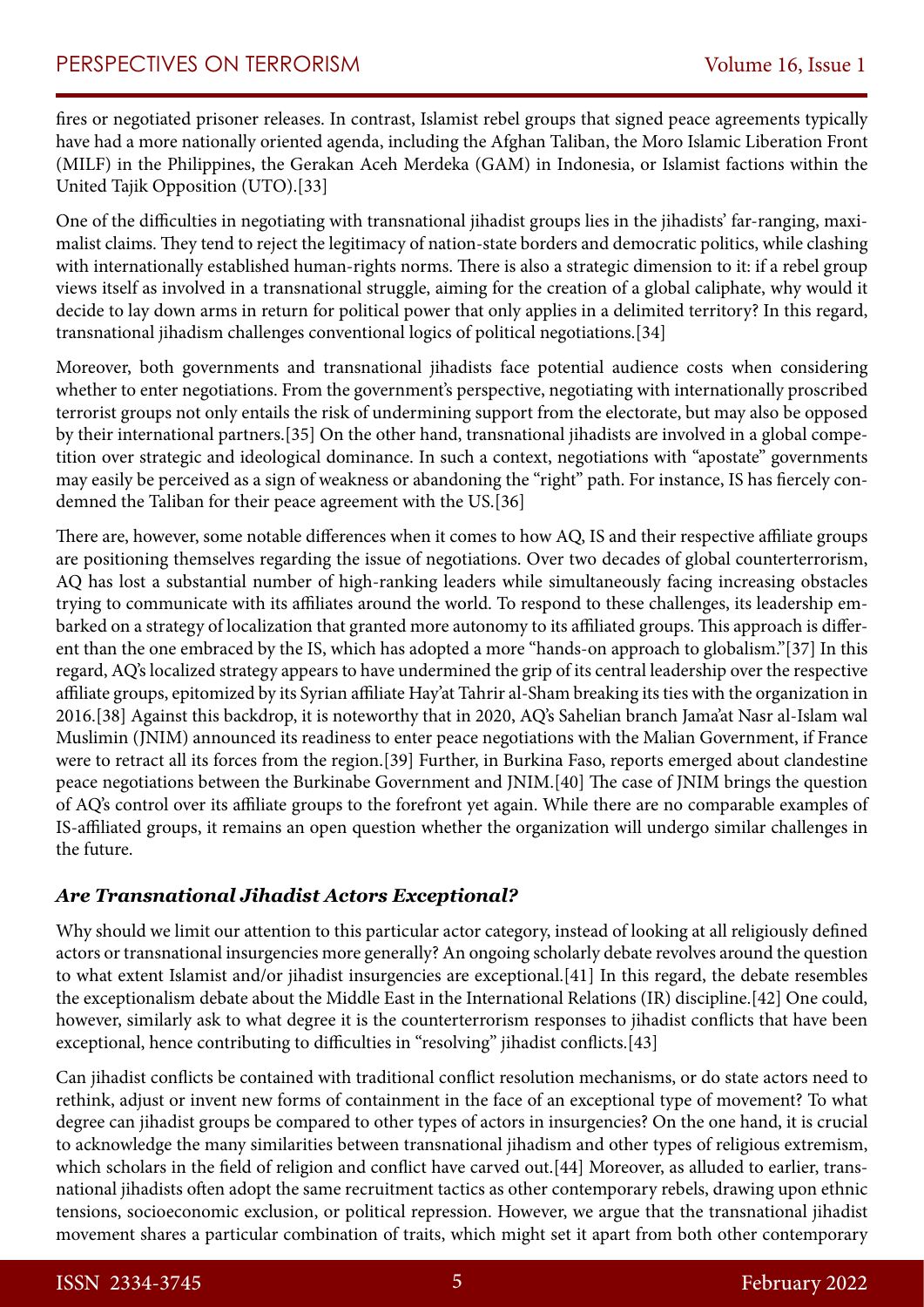rebel groups and transnational movements in the past. Our assumption is that these traits might have implications for thinking about conflict resolution, containment and countering.

Firstly, the religious dimension of the transnational jihadist movement sets it apart from the leftist insurgencies of the 20th century, despite the fact that they also share similarities such as being fought along a transnational, group-based narrative of defensive mobilization.[45] Besides the fact that the historical context was different from today's age of globalization and technological development, we know from previous research that religiously defined incompatibilities have a special ability to transform local grievances into transnational ones. [46] In the field of IR, scholars have also found that religiously defined conflicts were longer lasting and hence more difficult to resolve than nonreligious conflicts.[47] Theoretically, this has been explained, amongst other approaches, through the concept of "cosmic wars", a term coined by Mark Juergensmeyer to describe situations in which the conflict issues have been elevated to higher ground—"the sacred drama".[48]

Secondly, the transnational jihadist movement contains an organizational dimension that makes conflict resolution more complicated. As already observed by Kilcullen, the transnational jihadist movement has no single operational center of gravity, as AQ and IS are affiliated with groups in several regional contexts at the same time.[49] This continues to be unparalleled among other contemporary rebel groups. Such "transnationalization" processes even accelerated when AQ and—from 2014 onwards—IS intensified their "branching-out" strategies, entering new conflict arenas across different continents.[50] As observed by Lia, this has allowed the transnational jihadist movement to become de facto immune against a complete military defeat, as the simultaneous presence in multiple battlefields allows the movement to strategically adapt to setbacks—an advantage that no other contemporary rebel movement enjoys to a comparable extent.[51] It is thus less likely that conflicts with these groups ever reach, what Zartman, one of the grand thinkers in the field of conflict research, coined as a "mutually hurting stalemate"—the point of exhaustion that comes before mediation.[52] Moreover, the findings generated by previous research on negotiating the conditions for peace on a national level may not apply if transnational jihadists are involved, at least not as long as the unique transnational relationships at play are considered sufficient.[53]

Thirdly, and related to the second aspect, transnational jihadist conflicts are more intractable than other forms of armed conflict, which sets them apart even from other types of non-transnational Islamist insurgencies.[54] There are substantial ideological obstacles for negotiation to be found both on the rebels' and the governments' side. As outlined earlier, the Islamic State is known to oppose any form of negotiation with what it deems "apostate" governments, while AQ-affiliated groups have occasionally signaled openness for negotiations. In turn, many governments strictly oppose negotiations with groups that are affiliated with organizations such as the Islamic State or AQ. The prevailing approach to deal with transnational jihadist groups such as IS and AQ has instead been a repressive one, centered on counterterrorism paradigms and involving military solutions.

These observations bring the following question to the forefront, which we hope to spark a discussion of with this Special Issue: how should we think about containment in the context of transnational jihadism? If we look at existing ways of understanding transnational jihadism, then it is distinguished by its ability to attract foreign fighters—either from neighboring countries or from other regions.[55] It also implies organizational collaboration between local jihadist rebel groups and the core organizations of AQ or IS. Moreover, conflicts with transnational jihadist rebel groups have often attracted external military interventions from other states or non-state actors in support of, or against, at least one of the warring parties. Finally, the demands formulated by transnational jihadists transcend national borders, which implies that they ideologically represent a challenge to the Westphalian nation-state system and thus to deference to national sovereignty.[56]

Within the field of Peace and Conflict Studies, interest in the role of religion in armed conflicts had already grown considerably for some time.[57] Only more recently, however, have scholars in the discipline begun to pay greater attention to the particular phenomenon of jihadist rebel groups.[58] In this volume, we seek to contribute to this nascent literature by revisiting some of the already well-established theoretical approaches to study processes of conflict resolution and ask to what extent they apply to this particular type of conflict. The issue hence speaks to the broader literature on the granting of autonomy rights to rebel groups, rebel-to-party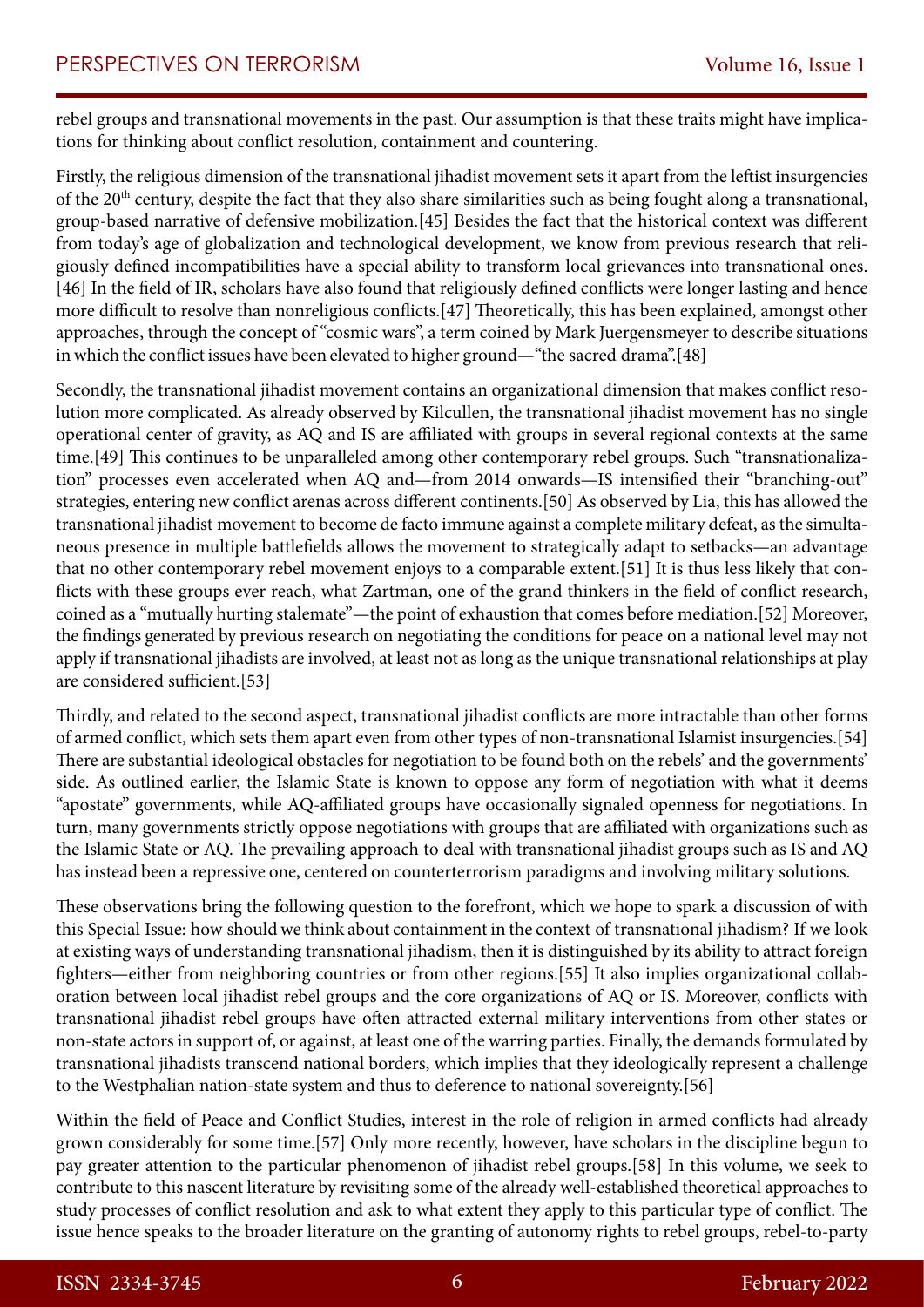transformations, and bargaining theory.[59] Additionally, we broaden the scope of containment-related thinking by including contributions about the de-securitization of "macro-level" jihadist conflicts. In doing so, we engage with the containment tradition of counter-narratives, raising questions of the "practicalities" of ending cosmic wars, and how to de-link local conflicts from larger-scale conflict constellations. With this, we also hope to identify novel, theoretical and empirical avenues that can help understand how the transnational jihadist phenomenon might be more successfully curbed in the future.

#### *The Contributions*

The contributions in this Special Issue represent different takes on how to advance our thinking on the containment of transnational jihadism. At the same time, they use different terminologies that represent or display different dimensions of the question. Resolving, imploding, transforming, refuting, managing, or localizing are all terms that deal with ways to overcome the threat posed by transnational jihadism, but stressing different aspects of the phenomenon. In this Special Issue, the authors understand transnational jihadism as a particular form of conflict-constellation, as an escalated form of conflict, as a movement-type, as a particular ideological package, or as an individual trajectory. These differences we want to highlight in order to bring out the manifold dimensions in the thinking about addressing challenges posed by transnational jihadism.

In the first contribution, **Emy Matesan** treats transnational jihadism as a movement-type, highlighting the difficulties that arise from its nature as a hybrid between a local and global movement. Puzzled by the question of whether jihadist groups are particularly conflict prone, or resilient due to their transnational ideology, Matesan evaluates how different aspects of their transnationalism affect the prospects of conflict termination and disengagement from violence. She explores three potential vulnerabilities that can arise from a tension between local mobilization and transnational goals: localization, fragmentation and public backlash. Importantly, her article considers both the advantages and disadvantages of transnational Islamist groups, whereas many studies tend to focus only on the former. Hence, her study shows that the case of the Indonesian group Jemaah Islamiyah and its links to AQ have provided both challenges to, but also opportunities for, de-escalation.

In a similar vein—focusing on transnational jihadism as a particular organizational constellation—**Dino Krause** disaggregates the transnationalism of jihadist rebel groups. His study focuses on two dimensions of "transnationalization" with potential impacts on the willingness of AQ- and IS-affiliated groups to enter negotiations: transnational operations and transnational recruitment. The analysis is based on 20 groups affiliated to either of the two global organizations in the period between 2018–20, showing that only a minority of them has both operated transnationally and employed substantial numbers of foreign fighters during this period. With respect to their operational reach and their recruitment patterns, the study thus challenges their perception as inherently transnational groups, calling instead for a more careful exploration of potential negotiation channels.

**Mark Juergensmeyer**'s article can be viewed as a contribution to the "exceptionalism" debate mentioned in the pages above, as he looks at how three different types of rebel groups came to an end—the Islamic State in Iraq and Syria (ISIS), the Moro Islamic Liberation Front (MILF) in Mindanao in the Philippines, and the Sikh separatist Khalistan movement in India's Punjab. His findings suggest that in all three cases, the fact that the groups lost resonance over time contributed decisively to a process of internal destabilization. External military force can limit and weaken a movement and provide the coup de grâce that destroys it, but as Juergensmeyer claims, "most movements have been dead before they were destroyed." Across the cases, two further factors contributing to the implosion of the groups stand out: infighting and the opportunities for nonviolent alternatives. His contribution points in the direction of treating the transnational jihadist movement as yet another type of rebellion, bearing similarities with other insurgencies driven by religious and even nationalist worldviews.

The fourth contribution studies transnational jihad as an ideology and focuses on how the resonance of the transnational jihadist movement may be reduced—doing so not from a perspective where counternarratives are seen as a government tool, but by dissecting internal dynamics among the competing jihadist groups. **Saer el-Jaichi** and **Joshua Sabih** zoom in on internal processes of change within the Salafi-jihadi movement.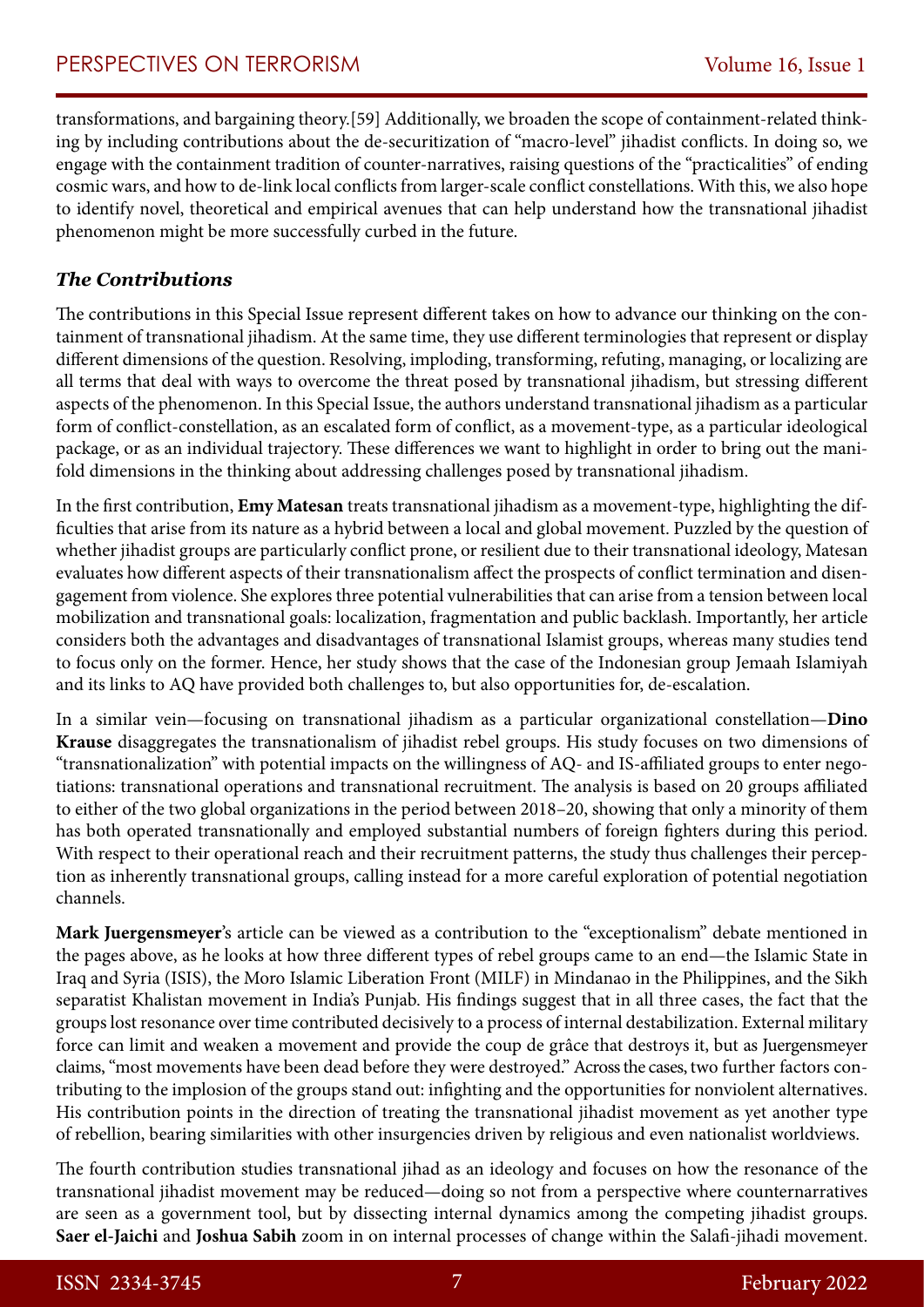Concretely, their study explores the refutation of militant jihad in revisionist readings by two former Salafi-jihadi ideologues, known under the aliases Dr. Fadl (Sayyed Imam al-Sharif) and Abu Hafs (Muhammad Abd al-Wahhab Rafiqi). The authors show how these two ideologues combated jihadism through a restorative approach, based on content analysis of Islamic sources. In this regard, according to the authors, the religious arguments brought forth by Dr. Fadl and Abu Hafs underscore the central role that religiously founded arguments can play in curbing armed jihad in general and the practice of excommunication (takfir) in particular. As they conclude, "the religious argument (…) and its ethical philosophy [focus] on the preemptive and deterrent aspects in the reconciliation process, and in so doing [emphasize] ideological change as a key to behavioral change."

In the final contribution, **Mona Kanwal Sheikh** and **Isak Svensson** make a case for investigating transnational jihad as a form of conflict. They examine the two practice-oriented fields of Conflict Resolution Research (CRR) and Countering Violent Extremism (CVE) frameworks in order to gain insights on the management of transnational jihadism. Based on a review of the field of Conflict Resolution Research, they pose the question how CVE frameworks may enhance existing Conflict Resolution approaches in the context of transnational jihadism. Their article emphasizes the importance of creating more interaction between research on disengagement and research on conflict transformation, as well as between literatures on conflict extension and on the globalization of jihad. The authors invite future researchers to more systematically examine the exceptionality of transnational jihadism, both as a worldview and as a reflection of macro-securitization.

#### *Acknowledgments*

*The guest editors are grateful for excellent feedback and critique provided by two reviewers for the various contributions to this Special Issue, as well for the highly valuable feedback and help in the editorial process provided by Alex Schmid and James Forest. This Special Issue is an output of the larger research project "Transnational Jihad – Explaining Escalation and Containment," which is funded by the European Research Council (ERC).*

#### *About the Authors:*

**Mona Kanwal Sheikh** *is senior researcher and head of the Global Security and Worldviews department at the Danish Institute for International Studies. Her relevant publications include* Entering Religious Minds—The Social Study of Worldviews *(coedited with Mark Juergensmeyer; Routledge, 2019)*, Expanding Jihad *(DIIS, 2017),* and Guardians of God: Inside the Religious Mind of the Pakistani Taliban *(Oxford University Press, 2016). Her current research focuses on transnationalization and containment patterns of contemporary jihadi movements, and she is the PI of the ERC-funded project "Transnational Jihad – Explaining Escalation and Containment."*

**Dino Krause** *is a Ph.D. candidate at the Danish Institute for International Studies (DIIS) and Aarhus University. His current research focuses on armed conflicts that involve transnational jihadist non-state actors. Moreover, he is interested in nonviolent civil resistance dynamics and is a coauthor of* Confronting the Caliphate: Civil Resistance in Jihadist Proto-States *(Oxford University Press 2022; forthcoming).*

#### *Notes*

[1] Hegghammer, T. "Global Jihadism after the Iraq War." *The Middle East Journal* 60, no. 1 (2006), p. 13.

[2] For a discussion, see Hafez, M. "The Crisis Within Jihadism: The Islamic State's puritanism vs. al-Qa'ida's populism." *CTC Sentinel* 13, no. 9 (2020), pp. 40–46.

[3] Sheikh, M. K., and S. el-Jaichi, "Transnational Jihadi Movements: Definition, history and worldviews," forthcoming. *The Oxford Research Encyclopedia on Religion*.

[4] The number is based on the "side\_a\_2nd" column in the UCDP Dyadic Dataset, which "lists all states that enter a conflict dyad with troops to actively support side A"; Pettersson, T., S. Davies, A. Deniz, G. Engström, N. Hawach, S. Högbladh, et al. "Organized Violence 1989–2020, with a Special Emphasis on Syria." *Journal of Peace Research* 58, no. 4 (2021), pp. 809–825; on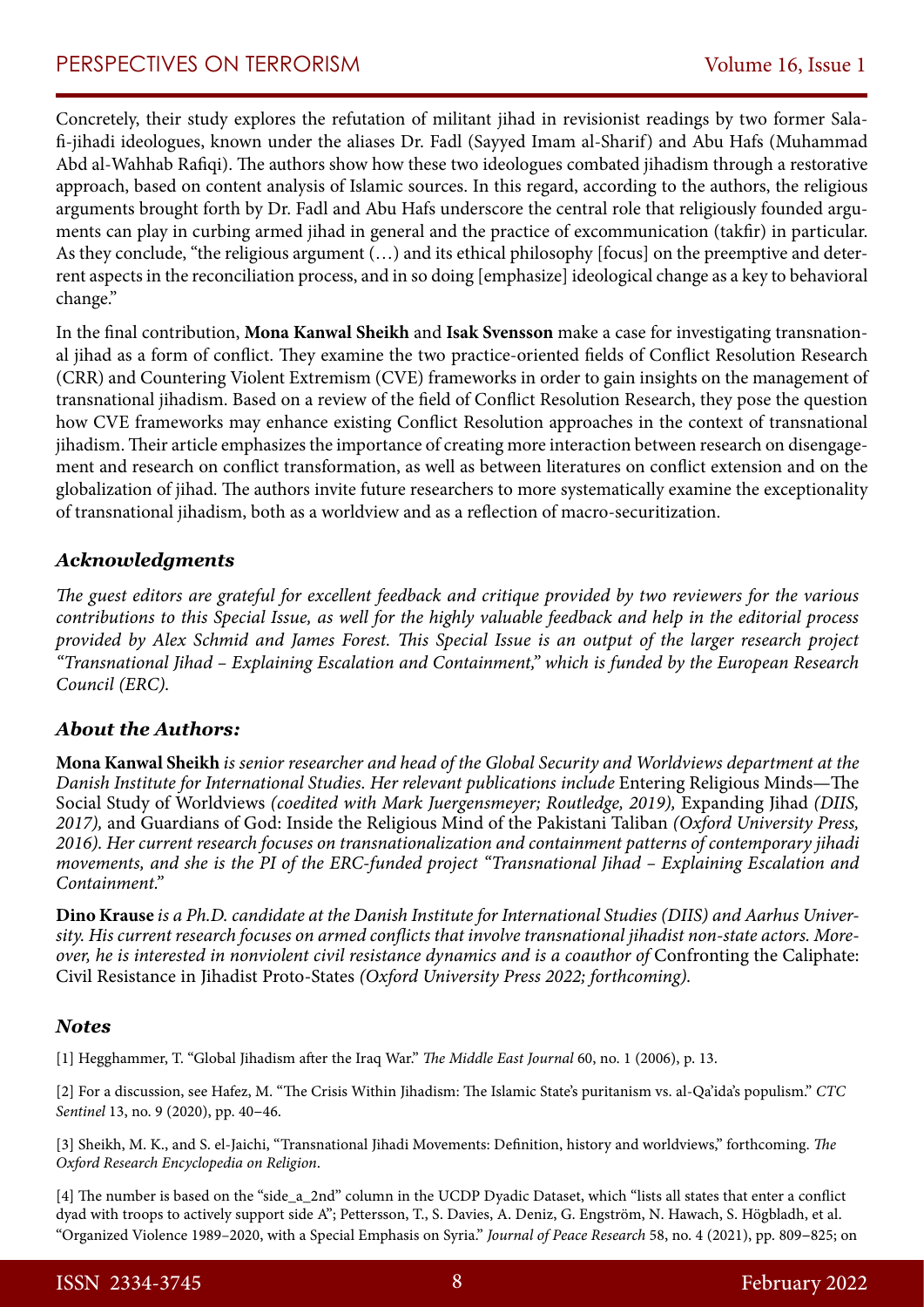this issue, see also Krause, D., and M. K. Sheikh, "The Taliban Back in Power: An assessment of al-Qaeda and IS two decades after 9/11 "Copenhagen, Denmark: Danish Institute for International Studies (DIIS), 2021. Available from URL: [https://www.](https://www.diis.dk/node/24991) [diis.dk/node/24991](https://www.diis.dk/node/24991).

[5] Council on Foreign Relations. "The U.S. War in Afghanistan" 2021. Available from URL: [https://www.cfr.org/timeline/](https://www.cfr.org/timeline/us-war-afghanistan) [us-war-afghanistan.](https://www.cfr.org/timeline/us-war-afghanistan)

[6] Krause, D., and M. K. Sheikh, op. cit.

[7] Uppsala Conflict Data Program. "Mali: Government." 2021. Available from URL: [https://ucdp.uu.se/conflict/11347.](https://ucdp.uu.se/conflict/11347)

[8] ICG (International Crisis Group). "Averting an ISIS Resurgence in Iraq and Syria." *Middle East Report*, N° 207. Brussels: International Crisis Group, 2019*.* 

[9] Krause, D., and M. K. Sheikh, op. cit.

[10] Lia, B. "Jihadism in the Arab World after 2011: Explaining Its Expansion." *Middle East Policy* 23, no. 4 (2016), p. 83.

[11] Lia, B., op. cit., p. 75.

[12] Kalyvas, S. N. "Jihadi Rebels in Civil War." *D*ædalus 147, no. 1 (2018), p. 41.

[13] Thurston, A. *Jihadists of North Africa and the Sahel: Local politics and rebel groups* (Cambridge: Cambridge University Press, 2020), pp. 24–25; Pellerin, M. "La guerre contre les jihadistes peut-elle s'étendre en Afrique de l'Ouest? [The war against the jihadists: could it extend in Western Africa?"], Paris, France: Radio France International (RFI); 2020 [updated 29 January 2020]. Available from URL:<https://www.rfi.fr/fr/afrique/20200128-sont-jihadistes-afrique-ouest-sahel-sahara>.

[14] Sheikh, M. K., *Expanding Jihad—How al-Qaeda and Islamic State Find New Battlefields* (Copenhagen: Danish Institute for International Studies, 2017); Sheikh, M. K. *Global Jihad in Southeast Asia: Explaining the expansion of the Islamic State and al-Qaeda* (Copenhagen: Danish Institute for International Studies, 2019)

[15] Nilsson, D., and I. Svensson, "Resisting Resolution: Islamist claims and negotiations in intrastate armed conflicts." *International Negotiation* 25, no. 3 (2020), p. 390.

[16] Nilsson, D., and I. Svensson, op. cit., p. 389.

[17] Sageman, M., *Leaderless Jihad: Terror networks in the twenty-first century* (Philadelphia: University of Pennsylvania Press, 2008); Sinai, J. "Leaderless Jihad: The Modern Face of Terror." *Perspectives on Terrorism* 2, no. 6 (2010).

[18] Dawson, L. L. "Bringing Religiosity Back In: Critical reflection on the explanation of western homegrown religious terrorism (Part I)." *Perspectives on Terrorism* 15, no. 1 (2021), p. 2.

[19] Hafez, M., op. cit.; Stenersen, A. "Jihadism After the 'Caliphate': Towards a new typology." *British Journal of Middle Eastern Studies* 47, no. 5 (2020), pp. 774–793; Hamming, T. R. "The Al Qaeda-Islamic State Rivalry: Competition yes, but no competitive escalation." *Terrorism and Political Violence* 32, no. 1 (2020), pp. 20–37; Bunzel, C. *From Paper State to Caliphate: The Ideology of the Islamic State* (Washington, DC: Brookings Institution, 2015).

[20] Lister, C. "Competition among Violent Islamist Extremists: Combating an Unprecedented Threat." *The Annals of the American Academy of Political and Social Science* 668 (2016), p. 65.

[21] Sheikh, M. K. "Islamic State and al-Qaeda in a Thriving Indonesian Democracy." In: Sheikh, M. K. (Ed.), *Global Jihad in Southeast Asia: Explaining the expansion of the Islamic State and al-Qaeda* (Copenhagen: Danish Institute for International Studies, 2019), pp. 39–55.

[22] Thurston, A., op. cit.; Collombier, V., and O. Roy, *Tribes and Global Jihadism* (Oxford: Oxford University Press, 2018); Pellerin, M. *Les Violences Armées aux Sahara. Du djihadisme aux insurrections? [The Armed Violences in the Sahara. From jihadism to insurgencies?]* (Paris: Ifri, 2019), p. 27.

[23] Lia, B., op. cit., p. 74; Crenshaw, M. "Transnational Jihadism & Civil Wars." *Dædalus* 146, no. 4 (2017), p. 66.

[24] Bitter, J. N., and O. Frazer, "Promoting Salafi Political Participation." *Policy Perspectives* 5 (CSS/ETH Zürich, 2016).

[25] Dalacoura K. *Islamist Terrorism and Democracy in the Middle East* (New York: Cambridge University Press, 2011); Krause, D., and M. Söderberg Kovacs, "The Political Integration of Islamist Armed Groups: A viable path to peace and democracy?" In: Ishiyama, J., and G. M. Sindre (Eds.), *Rebel Group Inclusion and the Impact on Democratisation* (Abingdon, UK: Routledge; forthcoming).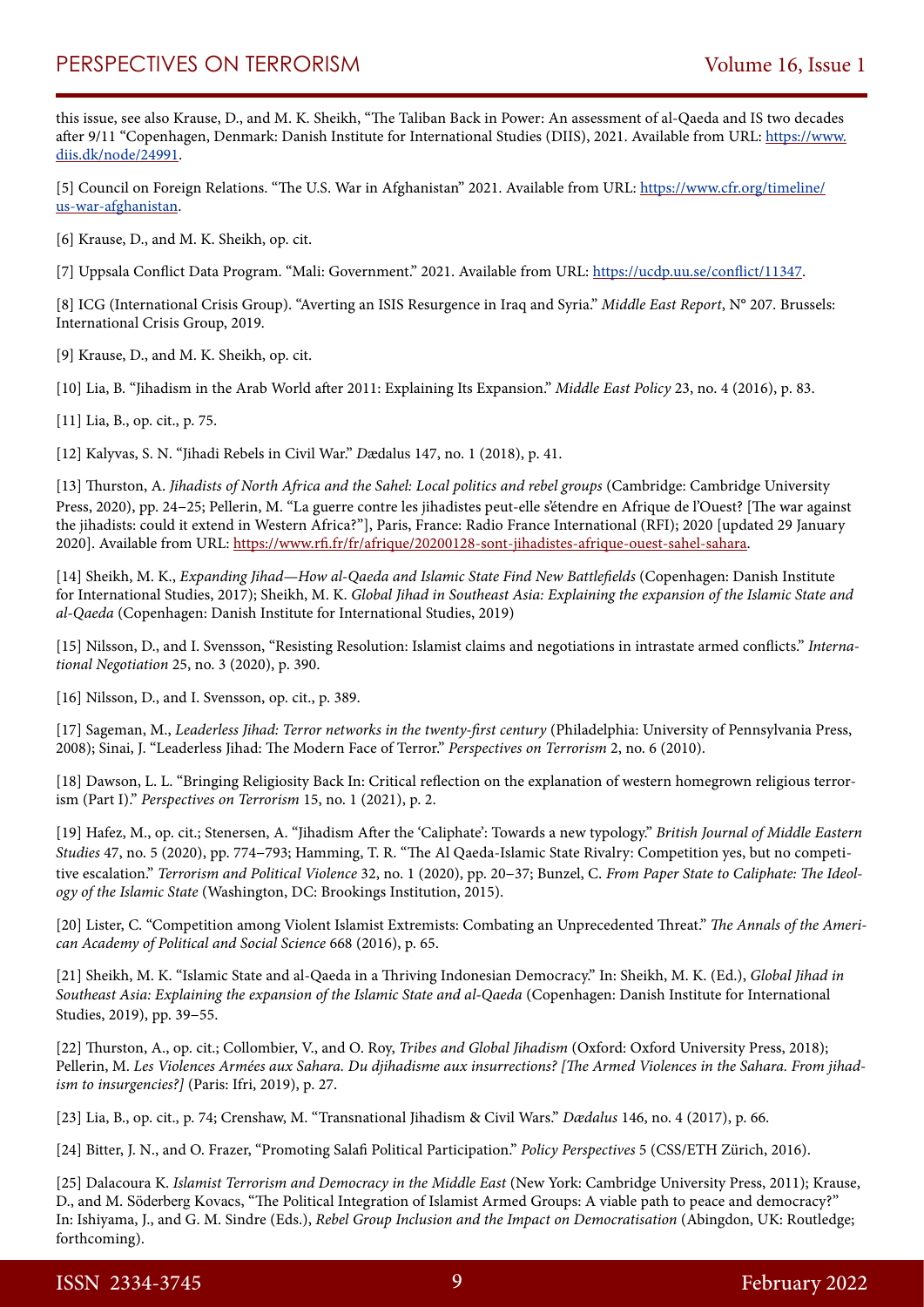## PERSPECTIVES ON TERRORISM Volume 16, Issue 1

[26] Finnbogason, D., and I. Svensson, "The Missing Jihad. Why have there been no jihadist civil wars in Southeast Asia?" *The Pacific Review* 31, no. 1 (2018), pp. 96–115; Gold, Z. "Salafi Jihadist Violence in Egypt's North Sinai: From local insurgency to Islamic State province." *ICCT Research Paper*, p. 8 (ICCT – International Centre for Counter-Terrorism, 2016); Lynch, M. "Islam Divided Between Salafi-jihad and the Ikhwan." *Studies in Conflict and Terrorism* 33, no. 6 (2010), pp. 467–487.

[27] Bacon, T. *Why Terrorist Groups Form International Alliances* (Philadelphia, PA: University of Pennsylvania Press, 2018); Mendelsohn, B. *The al-Qaeda Franchise: The expansion of al-Qaeda and its consequences* (New York: Oxford University Press; 2015); Byman, D. "Buddies or burdens? Understanding the al Qaeda relationship with its affiliate organizations." *Security Studies* 23, no. 3 (2014), pp. 431–470; Moghadam, A. *Nexus of Global Jihad: Understanding cooperation among terrorist actors* (New York, NY: Columbia University Press, 2017).

[28] Krause, D., and M. K. Sheikh, op. cit.

[29] Salehyan, I. *Rebels without Borders: Transnational Insurgencies in World Politics* (Ithaca, NY: Cornell University Press, 2009).

[30] Kilcullen, D. J. "Countering Global Insurgency." *Journal of Strategic Studies* 28, no. 4 (2005), pp. 597–617; Lia B., op. cit., p. 83.

[31] Krause, D., and M. K. Sheikh, op. cit.

[32] Nilsson, D., and I. Svensson, op. cit., p. 390.

- [33] Krause, D., and M. Söderberg Kovacs, op. cit.
- [34] Krause, D., and M. K. Sheikh, op. cit.

[35] Le Point Afrique (avec AFP). "Macron sur le Sahel: Avec les terroristes, on ne discute pas," 2020. Available from URL: [https://www.lepoint.fr/afrique/macron-sur-le-sahel-avec-les-terroristes-on-ne-discute-pas-21-11-2020-2402071\\_3826.php](https://www.lepoint.fr/afrique/macron-sur-le-sahel-avec-les-terroristes-on-ne-discute-pas-21-11-2020-2402071_3826.php).

[36] Site Intelligence Group. "IS Delivers Rebuke of Taliban as Enemy of Islam and Jihad in Video Documentary," 2020. Available from URL: [https://ent.siteintelgroup.com/Statements/is-delivers-rebuke-of-taliban-as-enemy-of-islam-and-jihad-in-vid](https://ent.siteintelgroup.com/Statements/is-delivers-rebuke-of-taliban-as-enemy-of-islam-and-jihad-in-video-documentary.html)[eo-documentary.html](https://ent.siteintelgroup.com/Statements/is-delivers-rebuke-of-taliban-as-enemy-of-islam-and-jihad-in-video-documentary.html).

[37] Ingram, H. J., Whiteside, C., Winter, C. "The Routinization of the Islamic State's Global Enterprise." *Current Trends in Islamist Ideology* (Hudson Institute, April 5, 2021), pp. 8–9.

[38] Lister, C. "The Syria Effect: Al-Qaeda Fractures." *Current Trends in Islamist Ideology* 25 (2020) pp. 49–68; Byman D. "Does Al Qaeda Have a Future?" *The Washington Quarterly* 42, no. 3 (2019), pp. 65–75.

[39] Site Intelligence Group. "Echoing Taliban, JNIM Expresses Openness to Negotiations with Malian Government if France, UN Withdraws" (2020). Available from URL: [https://ent.siteintelgroup.com/Statements/echoing-taliban-jnim-expresses-open](https://ent.siteintelgroup.com/Statements/echoing-taliban-jnim-expresses-openness-to-negotiations-with-malian-government-if-france-un-withdraws.html)[ness-to-negotiations-with-malian-government-if-france-un-withdraws.html.](https://ent.siteintelgroup.com/Statements/echoing-taliban-jnim-expresses-openness-to-negotiations-with-malian-government-if-france-un-withdraws.html)

[40] Mednick, S. "Exclusive: Burkina Faso's secret peace talks and fragile jihadist ceasefire," *The New Humanitarian* (2021). Available from URL: [https://www.thenewhumanitarian.org/news/2021/3/11/Burkina-Faso-secret-peace-talks-and-jihadist](https://www.thenewhumanitarian.org/news/2021/3/11/Burkina-Faso-secret-peace-talks-and-jihadist-ceasefire)[ceasefire.](https://www.thenewhumanitarian.org/news/2021/3/11/Burkina-Faso-secret-peace-talks-and-jihadist-ceasefire)

[41] Toft, M. D., and Y. M. Zhukov, "Islamists and Nationalists: Rebel motivation and counterinsurgency in Russia's North Caucasus." *American Political Science Review* 109, no. 2 (2015), p. 223; Lia B., op. cit., p. 74; Kalyvas, S. N., op. cit., p. 41.

[42] Bellin, E. "Reconsidering the Robustness of Authoritarianism in the Middle East: Lessons from the Arab Spring." *Comparative Politics* 44, no. 2 (2012), pp. 127–49; Borooah, V. K., Paldam, M. "Why is the World Short of democracy? A cross-country analysis of barriers to representative government." *European Journal of Political Economy* 23, no. 3 (2007), pp. 582–604; Stepan, A., and G. B. Robertson, "An "Arab" more than "Muslim" electoral gap." *Journal of Democracy* 14, no. 3 (2003), pp. 30–44; Hariri, J. G. "A Contribution to the Understanding of Middle Eastern and Muslim Exceptionalism." *The Journal of Politics* 77, no. 2 (2015), pp. 477–90; Lakoff, S. A. "The Reality of Muslim Exceptionalism." *Journal of Democracy* 15, no. 4 (2004), pp. 133–139; Valbjørn, M. "A Baedeker to IR's Cultural Journey Before, During and After the Cultural Turn: Explorations into the (ir)relevance of cultural diversity, the IR/Area studies nexus and politics in an (un)exceptional Middle East." PhD Thesis (Aarhus: Politica, 2008).

[43] In posing these questions, we build upon the rich body of scholarly work produced by the "Resolving Jihadist Conflicts" research project led by Isak Svensson at the Department of Peace and Conflict Research at Uppsala University.